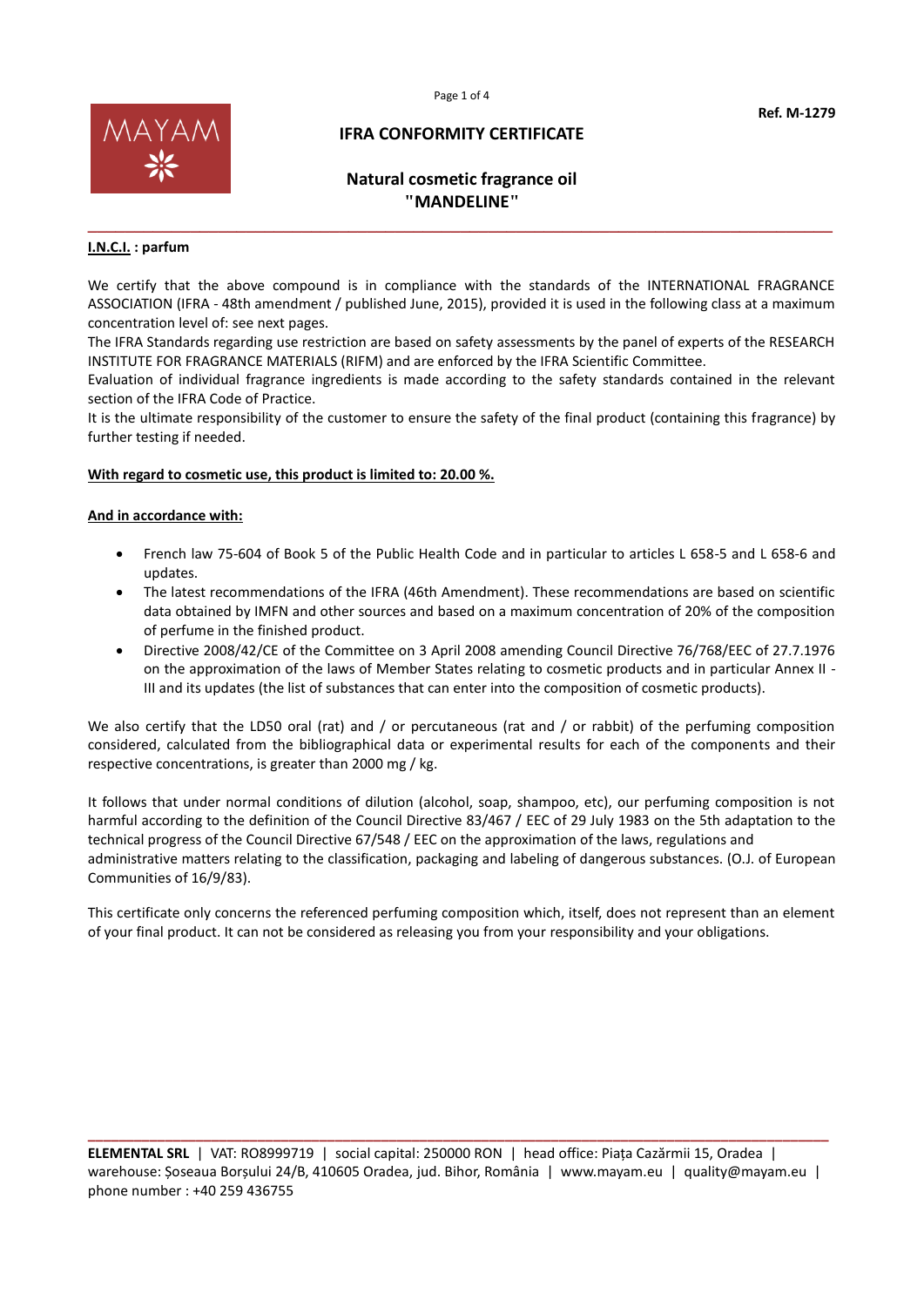

## **Natural cosmetic fragrance oil "MANDELINE"**

| <b>PRODUCTS</b>                                                                                                                                                                                                                                                                                                                 | <b>CLASS</b>        | <b>CONC. LEVEL</b> |
|---------------------------------------------------------------------------------------------------------------------------------------------------------------------------------------------------------------------------------------------------------------------------------------------------------------------------------|---------------------|--------------------|
| Children's Toys<br>Lip Products of all types (solid and liquid lipsticks, balms, clear or colored, etc.)                                                                                                                                                                                                                        | CLASS <sub>1</sub>  | 20%                |
| Deodorant and Antiperspirant Products of all types<br>including any product with intended or reasonably foreseeable use on the axillae or<br>labeled as such(spray, stick, roll-on, under-arm, deo-cologne and body spray, etc.)<br>Nose pore strips<br><b>Fragranced Bracelets</b>                                             | CLASS <sub>2</sub>  | 20%                |
| Hydroalcoholic Products applied to recently shaved skin. (includes After Shave) - EDT                                                                                                                                                                                                                                           | CLASS 3A            | 20%                |
| Hydroalcoholic Products applied to recently shaved skin. (includes After Shave) - Fine<br>Fragrance                                                                                                                                                                                                                             | <b>CLASS 3B</b>     | 20%                |
| Eye Products of all types (eye shadow, mascara, eyeliner, eye make-up, etc.) including eye<br>care<br>Men's Facial Creams and Balms<br>Baby Creams, Lotions, Oils<br>Body Paint for Children                                                                                                                                    | CLASS 3C            | 20%                |
| Tampons                                                                                                                                                                                                                                                                                                                         | CLASS 3D            | 20%                |
| Hydroalcoholic Products applied to unshaved skin (includes water based, alcohol based<br>and hydroalcoholic) like Cologne, eau de cologne, Eau de Parfum or Parfum - EDT<br>Ingredients of Perfume Kits<br>Scent Pads, Foil packs<br>Scent Strips for hydroalcoholic products                                                   | CLASS <sub>4A</sub> | 20%                |
| Hydroalcoholic Products applied to unshaved skin (includes water based, alcohol based<br>and hydroalcoholic) like Cologne, eau de cologne, Eau de Parfum or Parfum - Fine<br>Fragrance                                                                                                                                          | CLASS <sub>4B</sub> | 20%                |
| Hair Styling Aids Sprays of all types (pumps, aerosol sprays, etc.)<br>Body Creams, Oils, Lotions of all types (except baby creams, lotions, oils)<br>Fragrance Compounds for Cosmetic Kits<br><b>Foot Care Products</b><br>Hair deodorant<br>Body Paint(except those for children)                                             | CLASS 4C            | 20%                |
| Fragrance cream<br>Solid perfumes                                                                                                                                                                                                                                                                                               | CLASS 4D            | 20%                |
| Women's Facial Creams/Facial Make-up<br>Hand cream / Hand sanitizers / Facial masks<br><b>Baby Powder and Talc</b><br>Hair permanent and other hair chemical treatments (e.g. relaxers) but not hair dyes<br>Wipes or Refreshing Tissues for Face, Neck, Hands, Body<br>Wipes or Refreshing Tissues for Face, Neck, Hands, Body | CLASS <sub>5</sub>  | 20%                |

**\_\_\_\_\_\_\_\_\_\_\_\_\_\_\_\_\_\_\_\_\_\_\_\_\_\_\_\_\_\_\_\_\_\_\_\_\_\_\_\_\_\_\_\_\_\_\_\_\_\_\_\_\_\_\_\_\_\_\_\_\_\_\_\_\_\_\_\_\_\_\_\_\_\_\_\_\_\_\_\_\_\_\_\_\_\_\_\_\_\_\_\_\_\_\_\_ ELEMENTAL SRL** | VAT: RO8999719 | social capital: 250000 RON | head office: Piața Cazărmii 15, Oradea | warehouse: Șoseaua Borșului 24/B, 410605 Oradea, jud. Bihor, România | www.mayam.eu | quality@mayam.eu | phone number : +40 259 436755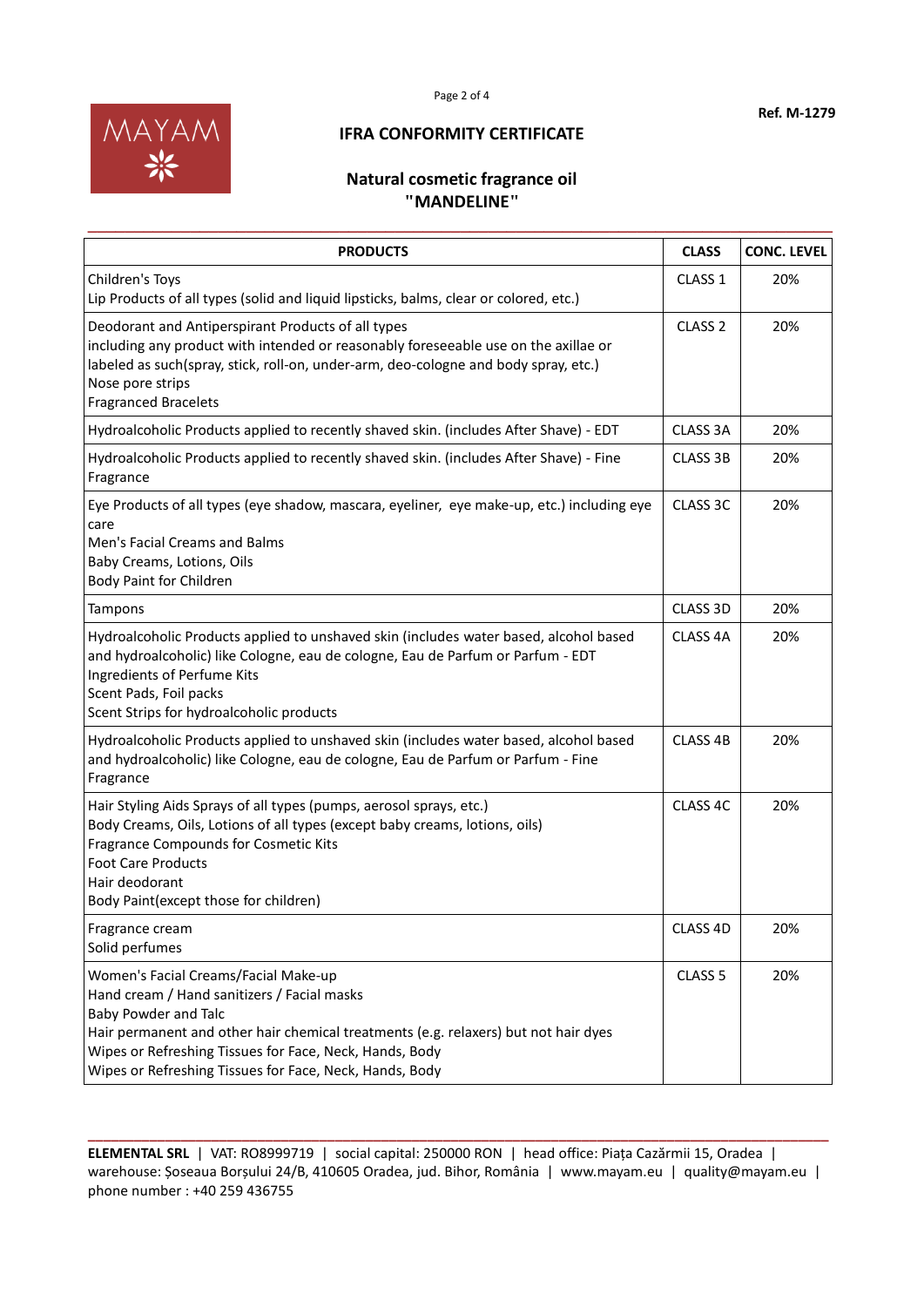



# **Natural cosmetic fragrance oil "MANDELINE"**

**\_\_\_\_\_\_\_\_\_\_\_\_\_\_\_\_\_\_\_\_\_\_\_\_\_\_\_\_\_\_\_\_\_\_\_\_\_\_\_\_\_\_\_\_\_\_\_\_\_\_\_\_\_\_\_\_\_\_\_\_\_\_\_\_\_\_\_\_\_\_\_\_\_\_\_\_\_\_\_\_**

| Dry Shampoo or Waterless Shampoo                                                                                                                                                                                                                                                                                                                                                                                                                                                                                                                                                     |                    |     |
|--------------------------------------------------------------------------------------------------------------------------------------------------------------------------------------------------------------------------------------------------------------------------------------------------------------------------------------------------------------------------------------------------------------------------------------------------------------------------------------------------------------------------------------------------------------------------------------|--------------------|-----|
| Mouthwash, including Breath Sprays / Toothpaste                                                                                                                                                                                                                                                                                                                                                                                                                                                                                                                                      | CLASS <sub>6</sub> | 20% |
| Intimate Wipes / Baby Wipes<br>Insect Repellent (intended to be applied to the skin)                                                                                                                                                                                                                                                                                                                                                                                                                                                                                                 | <b>CLASS 7AB</b>   | 20% |
| Make-up Removers of all types (not including face cleansers)<br>Hair Styling Aids Non-Spray of all types (mousse, gels, leave-in conditioners, etc.)<br><b>Nail Care</b><br>Powders and talcs (not including baby powders and talcs)                                                                                                                                                                                                                                                                                                                                                 | <b>CLASS 8A</b>    | 20% |
| Hair Dyes                                                                                                                                                                                                                                                                                                                                                                                                                                                                                                                                                                            | <b>CLASS 8B</b>    | 20% |
| Conditioner (Rinse-Off)<br>Liquid Soap<br>Shampoos of all types (including baby shampoos)<br>Face Cleansers of all types (washes, gels, scrubs, etc.)<br>Shaving Creams of all types (stick, gels, foams, etc.)<br>Depilatory creams<br>Body Washes of all types (including baby washes) and<br>Shower Gels of all types<br>Bar Soap (Toilet Soap)<br>Bath Gels, Foams, Mousses, Salts, Oils and Other Products<br>added to bathwater                                                                                                                                                | CLASS 9A           | 20% |
| Feminine hygiene pads, liners<br>Toilet paper<br>Wheat bags                                                                                                                                                                                                                                                                                                                                                                                                                                                                                                                          | CLASS 9B           | 20% |
| <b>Facial tissues</b><br>Napkins<br>Paper towels<br>Other Aerosols (incl. air freshener sprays and air freshener pump sprays, but not including<br>deodorants/antiperspirants, hair styling aids sprays)                                                                                                                                                                                                                                                                                                                                                                             | CLASS 9C           | 20% |
| Handwash Laundry Detergents of all types including concentrates<br>Fabric Softeners of all types including fabric softener sheets<br>Household Cleaning Products, Other Types (fabric cleaners, soft surface cleaners, carpet<br>cleaners, etc.)<br>Machine Wash Laundry Detergents (liquids, powders, tablets, etc.) including laundry<br>bleach and concentrates<br>Hand Dishwashing Detergent including concentrates<br>Hard Surface Cleaners of all types (bathroom and kitchen cleansers, furniture polish, etc.)<br>Shampoo for pets<br>Dry cleaning kits<br>Toilet seat wipes | CLASS 10A          | 20% |
| <b>Diapers</b>                                                                                                                                                                                                                                                                                                                                                                                                                                                                                                                                                                       | CLASS 10B          | 20% |

**\_\_\_\_\_\_\_\_\_\_\_\_\_\_\_\_\_\_\_\_\_\_\_\_\_\_\_\_\_\_\_\_\_\_\_\_\_\_\_\_\_\_\_\_\_\_\_\_\_\_\_\_\_\_\_\_\_\_\_\_\_\_\_\_\_\_\_\_\_\_\_\_\_\_\_\_\_\_\_\_\_\_\_\_\_\_\_\_\_\_\_\_\_\_\_\_ ELEMENTAL SRL** | VAT: RO8999719 | social capital: 250000 RON | head office: Piața Cazărmii 15, Oradea | warehouse: Șoseaua Borșului 24/B, 410605 Oradea, jud. Bihor, România | www.mayam.eu | quality@mayam.eu | phone number : +40 259 436755